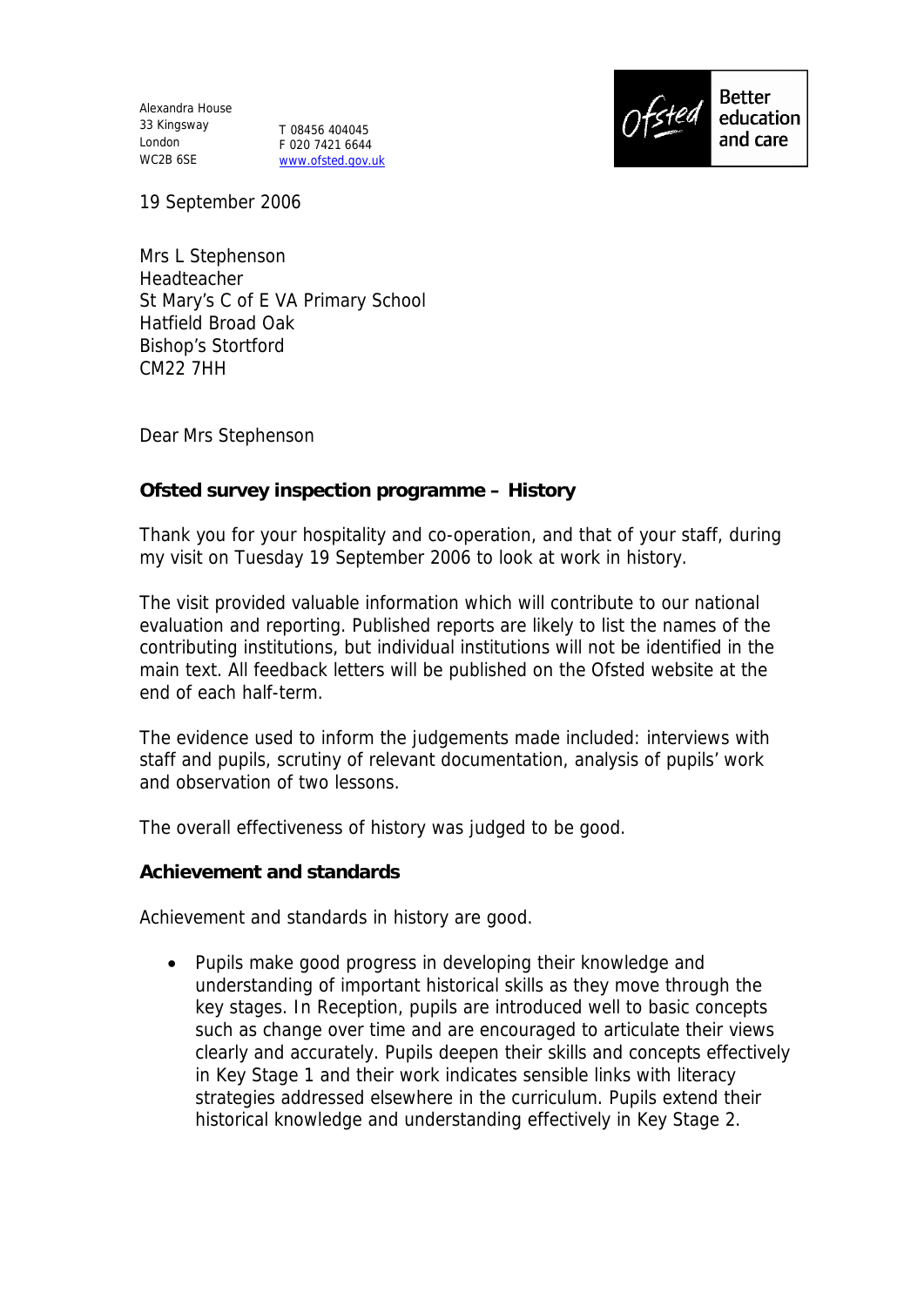• Pupils' attitudes towards history are very positive; behaviour is very good and pupils develop good attitudes towards learning and working with others.

## **Quality of teaching and learning of history**

The quality of teaching and learning in history is good.

- Teachers form good relationships with pupils and make good use of a wide range of active strategies, such as re-enacting life in Viking times and working with artefacts. Pupils have good opportunities to work on their own and co-operatively in small groups. Teaching provides good opportunities for all pupils to be involved productively in history activities.
- Assessment procedures have been improved but these need developing further, especially improving the tracking and monitoring of individual pupil progress in key historical skills. Marking is satisfactory but varies in the extent to which it provides helpful feedback to pupils. Otherwise, support and guidance for pupils in history is good.

## **Quality of curriculum**

The quality of the history curriculum is good.

• The school provides a sensibly balanced history curriculum which meets the needs of learners well. This has been reviewed recently in order to increase flexibility in terms of how topics are addressed and how they link with other areas of the curriculum. A particular strength of the history curriculum is the way it enables pupils to develop their literacy and imaginative writing. Pupils enjoyed this aspect of their history lessons. The curriculum also enables pupils to begin to understand the world in which they live. However, further opportunities need to be created for pupils to develop their extended writing skills on key historical concepts.

**Leadership and management of history**

Leadership and management in history are good.

- The co-ordinator has clear views about the place of history in the school curriculum and has developed good plans to reduce dependency on externally published frameworks. History topics have been interwoven well with other elements of the school curriculum.
- History schemes of work are clear and effectively identify how pupils progress through the National Curriculum.
- Self-evaluation in history is developing but monitoring and evaluation need to be more formal.